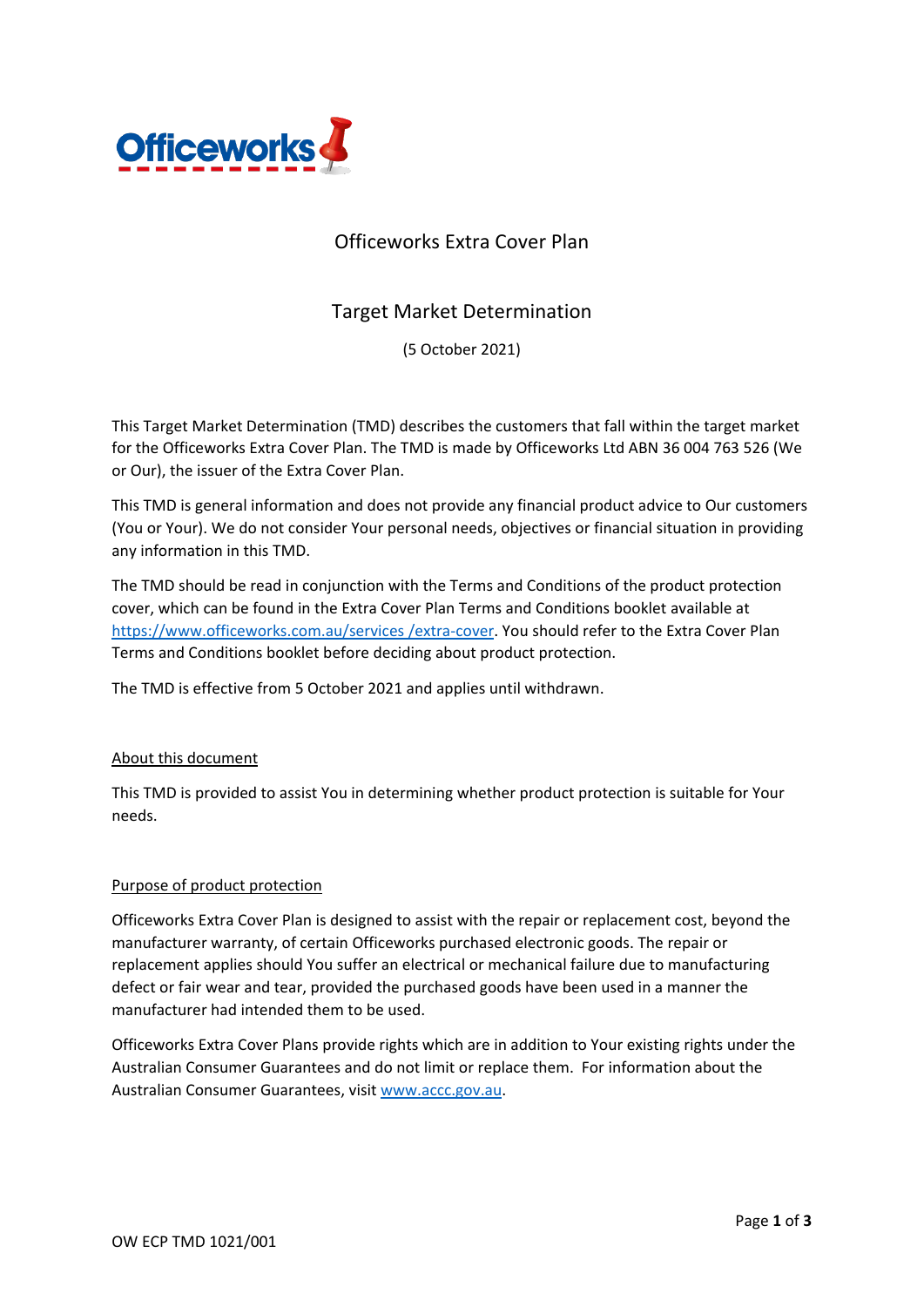## Target Market

Officeworks Extra Cover Plan is designed for customers who purchase electronic goods from Officeworks and wish to protect themselves against financial burden of having to repair or replace the goods beyond the manufacturer warranty should the goods fail through manufacturing defect or fair wear and tear. Customers may also seek convenience and certainty from the Extra Cover Plan contract beyond the remedies provided by the Australian Consumer Laws (ACL).

Product protection may be suitable if:

• the electronic goods are being used for personal (including business) or domestic use.

Product protection is not designed for:

- goods purchased for heavy use, beyond the use of a typical user for example a laptop computer used in an internet cafe;
- where You already have protection for the goods against electrical and mechanical failure that substantially overlaps with the benefits of the Extra Cover Plan; and
- purchased goods not retained in Australia.

## When will this TMD be reviewed?

This TMD will be reviewed at least every 2 years. The next scheduled review will occur on or before 5 October 2023. Each review will be completed within 90 days.

Events that may cause early reviews of the TMD are:

- If the range of products We offer that are eligible for Extra Coveris materially altered such that it changes the nature of the product protection.
- If We change the way We sell the Extra Cover Plan.
- Sales of the Extra Cover Plan have been found to be flawed in that a significant portion of customers are not advised of their consumer rights in respect of the goods purchased.
- Amendments to the Australian Consumer Law impacting the product protection provided by the Extra Cover Plan.
- It is discovered that there is a material defect in the Extra Cover Plan Terms and Conditions booklet.
- Significant or systemic complaints are received from Our customers on coverage stemming from claims issues, suggesting the TMD is no longer appropriate for the likely objectives, financial situation and needs of the target market.
- Information provided by regulators (ASIC or ACCC) indicating the TMD may no longer be appropriate.

## Distribution of Officeworks Extra Cover Plan

Officeworks Extra Cover Plan may only be purchased through Officeworks stores, the Officeworks online website or the Officeworks Customer Support Centre at the time of purchasing the eligible product.